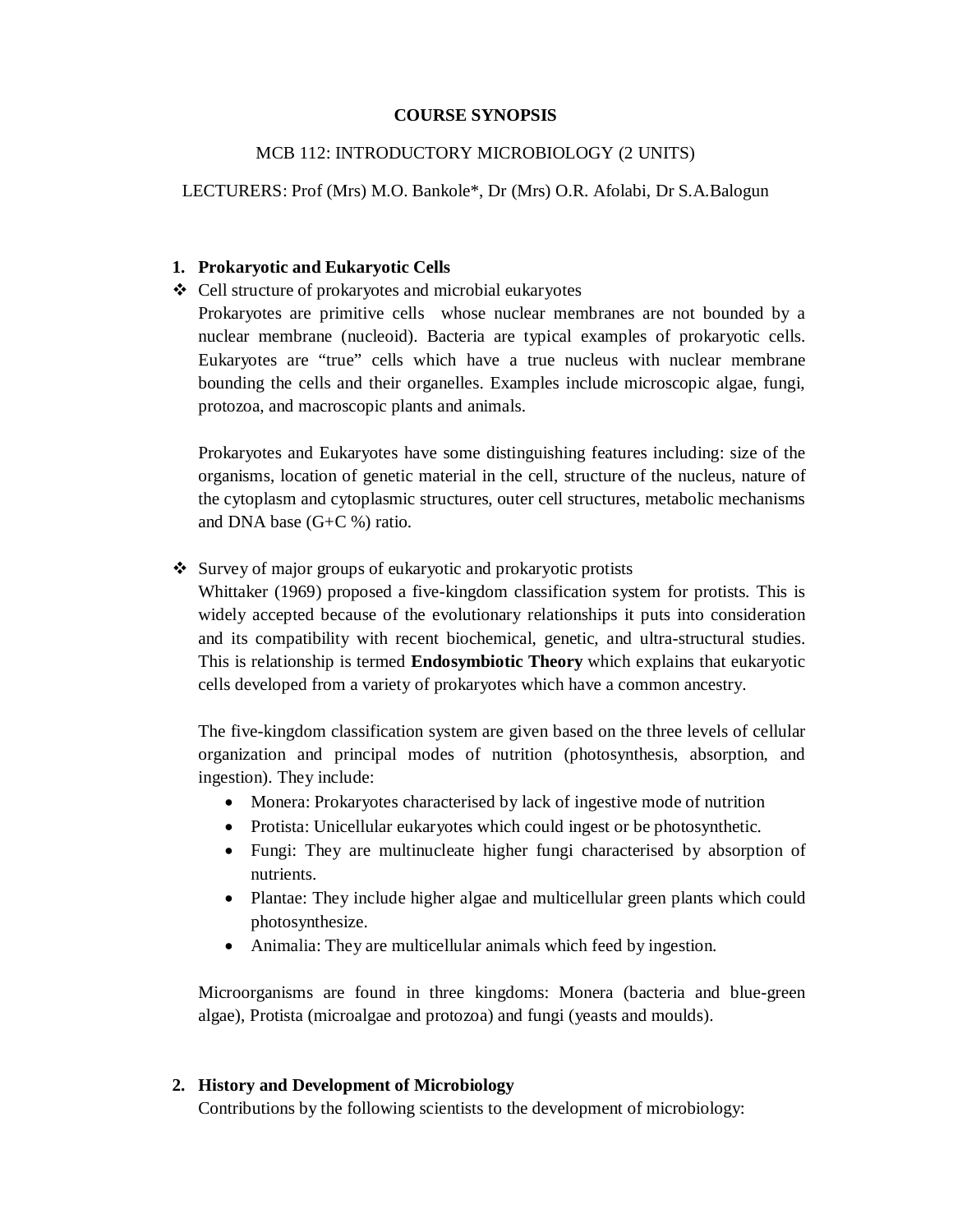- a. Antoonie van Leeuwenhoek: designed the simple (one lens) microscope
- b. Robert Koch: isolated the organism causing anthrax and tuberculosis, developed the "germ theory of disease" known as Koch's Postulates.
- c. Louis Pasteur: Discovered fermentation by yeasts (alcoholic) and lactobacilli (lactic), developed the process of fermentation; and a sterilization method called Pasteurisation, which has high application food and drinks industry.
- *d.* Alexander Fleming: Discovered penicillin produced by *Penicillium notatum*
- e. John Tyndall: Developed a method of sterilisation called Tyndallisation.
- f. Edward Jenner: Vaccination with substances from cowpox to immunise against smallpox
- g. Joseph Lister: Discovered and demonstrated antisepsis and disinfectants.

# **3. Scope of Microbiology**

Microbiology is concerned with the study of microorganisms and their activities including structure, reproduction, physiology and metabolism, and identification.

Microorganisms are ubiquitous in the environment ranging from mud, soil, water, air, in animals , plants, food products and even space.

Microorganisms are studied in the different aspects they affect human, plants and animals:

- a. Food Microbiology
- b. Medical Microbiology
- c. Aquatic Microbiology
- d. Microbiology of Domestic Water and Sewage
- e. Aero-microbiology
- f. Soil Microbiology
- g. Industrial Microbiology
- h. Agricultural Microbiology
- i. Environmental Microbiology and Biogeochemical transformation

# **4. Introduction to microorganisms as biological entities**

Microorganisms have many characteristics which make them ideal subjects for the study as biological entities. Microorganisms provide specific, systems for the investigation of the physiologic, genetic, and biochemical reactions that are the basis of life. The convenience of being grown in laboratory culture and high rate of reproduction. Basic life processes (metabolism, growth, reproduction, aging and death) found in microorganisms are similar to those found in higher plants and animals.

# **5. Distribution of Microorganisms in Nature**